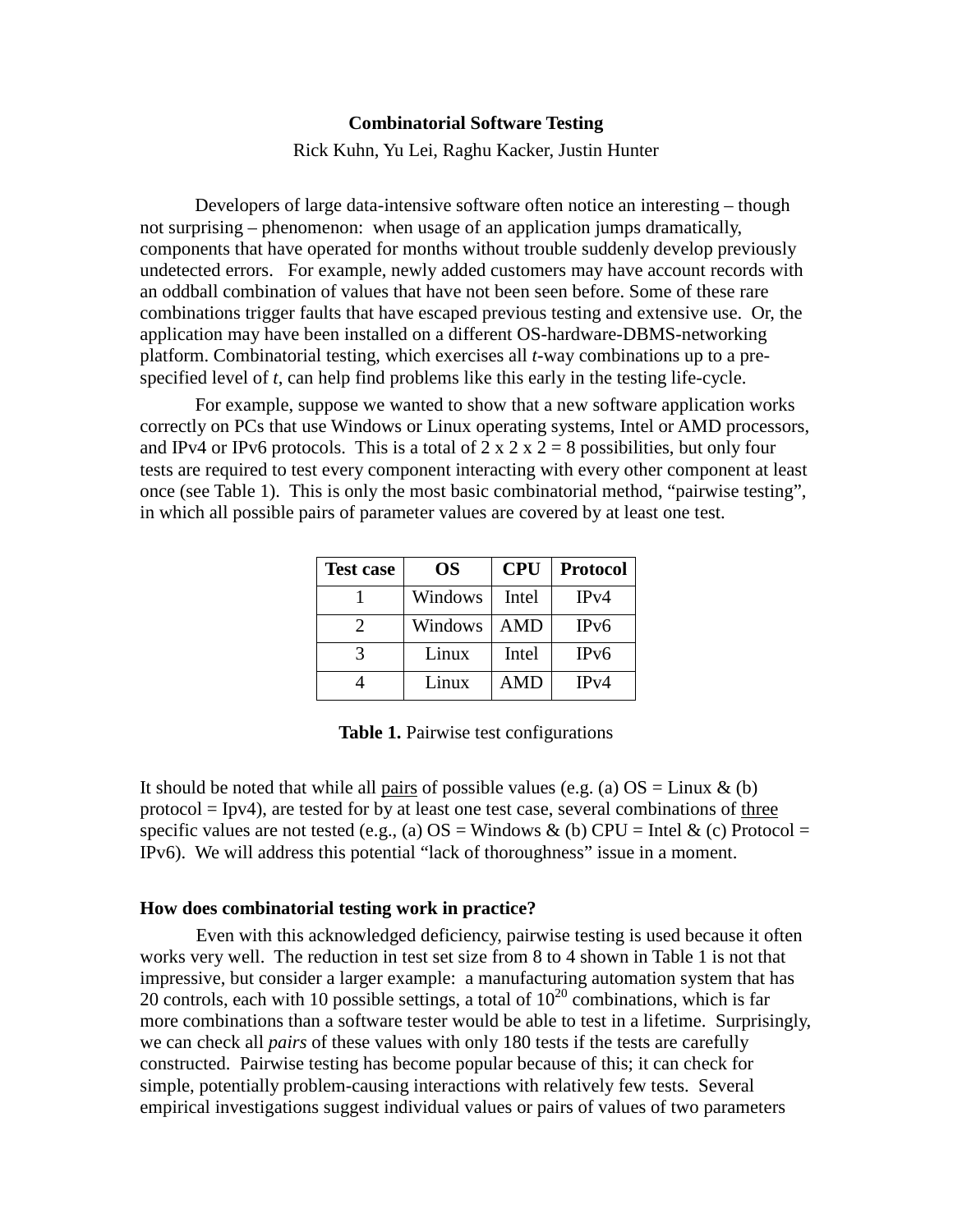are responsible for roughly 50% to more than 97% of faults.

 compared the effectiveness of pairwise combinatorial testing with manual test case selection methods. The findings, shown in Figure 1, speak for themselves. One of the authors, Justin Hunter, conducted a 10-project empirical study that



 applications in development; in each project, two small teams of testers were asked to test the same application at the same time using different methods. One group of testers selected tests manually; they relied on "business as usual" methods such as developing tests based on (a) functional and technical requirements and (b) potential use cases mapped out on white boards. The other group used a software tool to identify 2-way combinatorial (pairwise) tests. Test execution productivity was significantly higher in all ten projects for the testers using combinatorial methods, with test execution productivity more than doubling on average and more than tripling in three projects. The groups using the pairwise combinatorial testing approach also achieved the same or higher quality in all ten projects; all of the defects identified by the teams using manual test case selection methods were identified by the teams using combinatorial methods, and in five projects, the combinatorial teams found additional defects that had not been identified by the teams using manual test case identification methods. These were "proof of concept" projects which successfully demonstrated to the teams involved that their manual "business as usual" methods of test case selection were not nearly as effective as the newly-introduced pairwise combinatorial methods (the simplest form of combinatorial testing) to find the largest number of defects in the least amount of time. The ten testing projects were conducted at six companies and tested commercial

## **How much combinatorial testing is needed?**

 We noted that other empirical studies have concluded that from about 50% to 97% of faults could be identified by well-selected pairs of parameter settings. But what about the remaining faults? How many failures will be triggered only by an unusual interaction involving more than two parameters? In a 1999 study that considered faults arising from rare conditions, the National Institute of Standards and Technology (NIST) reviewed 15 years of medical device recall data in an effort to determine what types of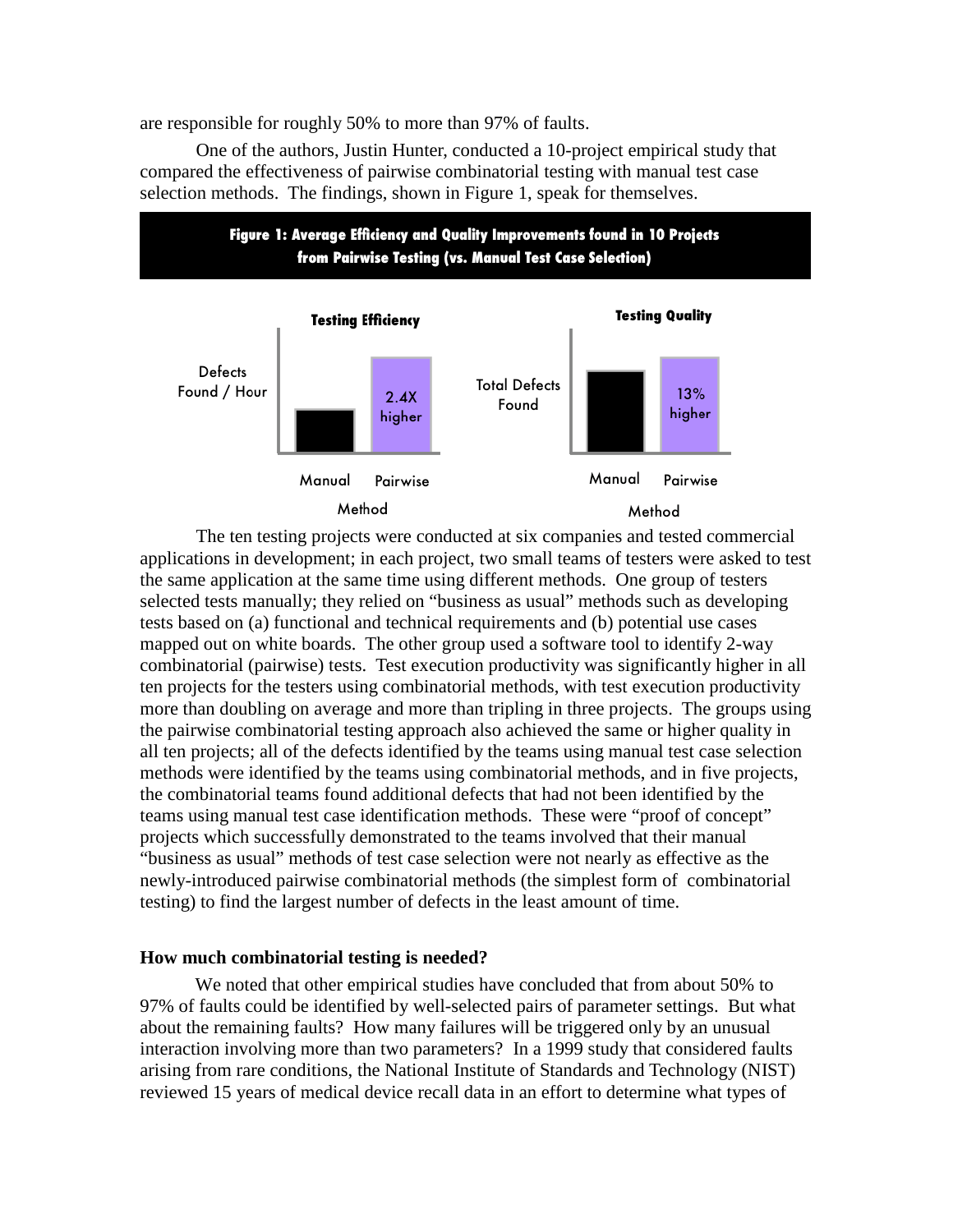testing could detect the reported faults. This study found one case in which a fault involved a four-way interaction between parameter values. In that example, an error could be triggered when: (1) demand dose = administered, and (2) days elapsed = 31, and  $(3)$  pump time = unchanged, and  $(4)$  battery status = charged. Pairwise testing is unlikely to detect faults like this, because pairwise testing only guarantees that all *pairs*  of parameter values will be tested. A particular 4-way combination of values is statistically unlikely to occur in a test set that only ensures 2-way combination coverage, so in order to ensure thorough testing of complex applications, it is necessary to generate test suites for 4-way, or higher degree, interactions.

 Investigations of other applications found similar distributions of fault-triggering conditions: usually, many faults were caused by a single parameter value, a smaller proportion resulted from an interaction between two parameter values, and progressively fewer were triggered by 3, 4, 5, and 6-way interactions. Figure 2 summarizes these results.



**Figure 2.** Cumulative error detection rate at interactions 1 to 6.

 With the web server application, for example, roughly 40% of the failures were caused by a single value, such as a file name exceeding a certain length. Another 30% of the problems were triggered by the interaction of two parameters, and a cumulative total of almost 90% triggered by three or fewer parameters. While not conclusive, these results suggest that combinatorial testing which exercises high degree interaction combinations (4-way or above) can be very effective for achieving a higher level of thoroughness in software testing.

 The key ingredient for this kind of testing is known as a *covering array*, a mathematical object in which all *t*-way combinations of parameter values are covered at least once. For the pairwise testing example in Table 1,  $t = 2$ , and it is relatively easy to generate tests that cover all pairs of parameter values. Generating covering arrays for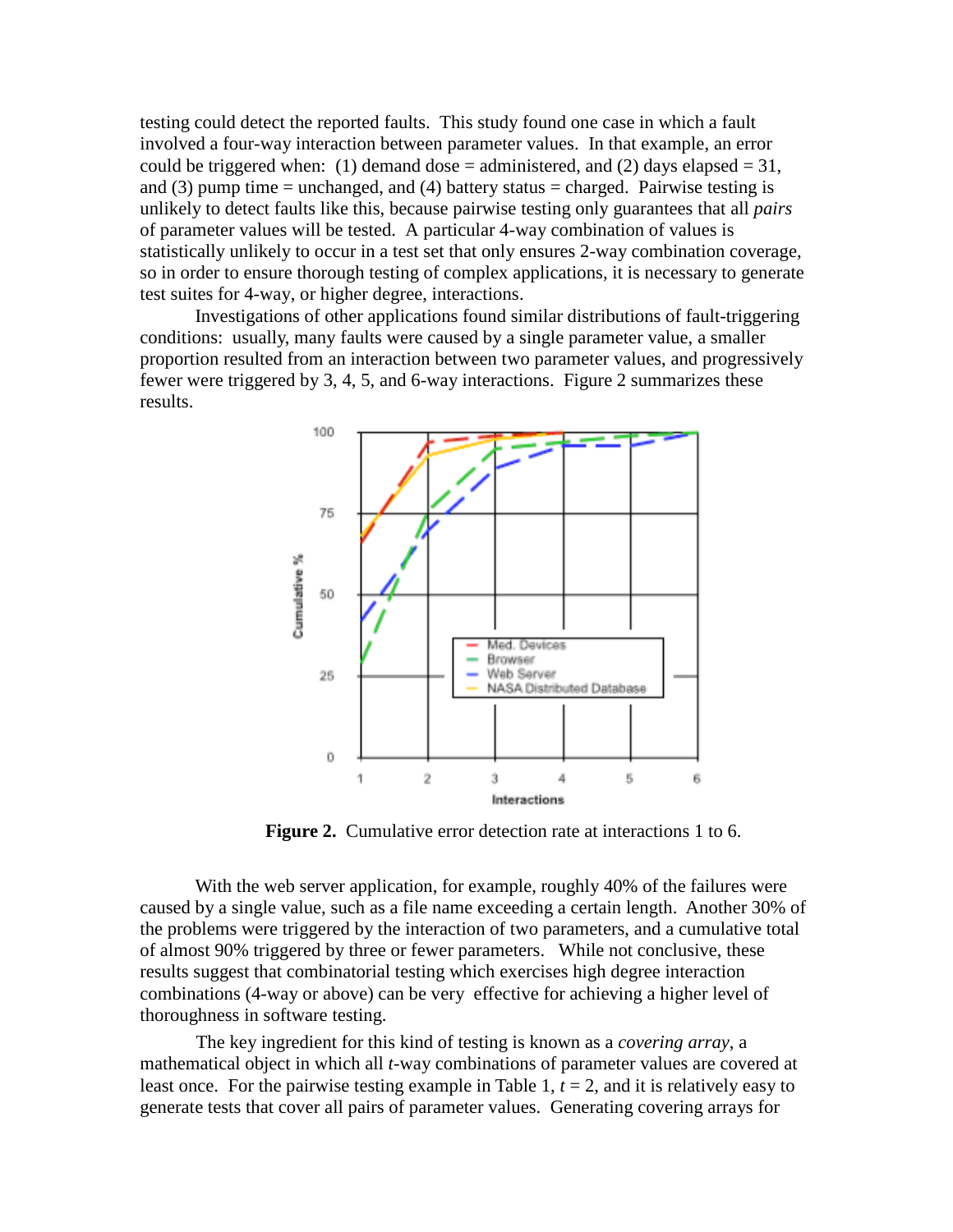more complex interactions (beyond pairwise) is a much more difficult problem, but new algorithms have been developed that make it possible to generate covering arrays orders of magnitude faster than previous algorithms, making up to 6-way covering arrays tractable for many applications.

 Figure 3 gives an example of a covering array for all 3-way interactions of 10 binary parameters (columns) in only 13 tests (rows). It can be seen that any three columns of Fig. 3, selected in any order, contain all eight possible values of three parameters: 000,001,010,011,100,101,110,111.

|                | Parameters |   |                |                |   |   |                |                |   |                   |  |
|----------------|------------|---|----------------|----------------|---|---|----------------|----------------|---|-------------------|--|
| Test           | 1          | 2 | 3              | 4              | 5 | 6 | 7              | 8              | 9 | 10                |  |
| 1              | 0          | 0 | $\overline{0}$ | $\overline{0}$ | 0 | 0 | 0              | 0              | 0 | $\mathbf{\Omega}$ |  |
| $\overline{2}$ |            |   | 1              | 1              | 1 | 1 | 1              | 1              | 1 |                   |  |
| 3              | 1          | 1 | 1              | 0              | 1 | 0 | $\overline{0}$ | 0              | 0 | 1                 |  |
| $\overline{4}$ |            | 0 | 1              | 1              | 0 | 1 | $\overline{0}$ | 1              | 0 |                   |  |
| 5              | 1          | 0 | 0              | 0              | 1 | 1 | 1              | 0              | 0 | 0                 |  |
| 6              | 0          | 1 | 1              | $\overline{0}$ | 0 | 1 | 0              | 0              | 1 |                   |  |
| 7              | 0          | 0 | 1              | $\overline{0}$ | 1 | 0 | 1              | 1              | 1 |                   |  |
| 8              |            | 1 | 0              | 1              | 0 | 0 | 1              | 0              | 1 |                   |  |
| 9              | 0          | 0 | 0              | 1              | 1 | 1 | 0              | 0              | 1 | 1                 |  |
| 10             | 0          | 0 | 1              | 1              | 0 | 0 | 1              | $\overline{0}$ | 0 | 1                 |  |
| 11             | 0          | 1 | 0              | 1              | 1 | 0 | 0              | 1              | 0 |                   |  |
| 12             | 1          | 0 | 0              | 0              | 0 | 0 | 0              | 1              | 1 | 1                 |  |
| 13             | 0          | 1 | $\theta$       | $\bf{0}$       | 0 | 1 |                | 1              | 0 | 1                 |  |

# **Figure 3: Three-way covering array for 10 parameters with 2 values each**

 Referring back to Fig. 2, we saw that three-way interaction testing detected implications of being able to achieve 100% 3-way coverage in 13 test cases on real-world software testing projects? If we assume for the sake of argument that there are 10 defects in this hypothetical application and that 9 of them are identified through the 13 tests listed here, testing these 13 cases (and thereby uncovering 9 of 10) would result in finding *71 times more defects per test case* ( (9/13) / (10/1024) ) than testing exhaustively(and uncovering all 10). roughly 90% of bugs or more in all four empirical studies. In Figure 3, exhaustive testing (all possible combinations) would require  $2^{10} = 1,024$  tests. What are the pragmatic

## **What issues are important when considering combinatorial testing?**

 There are a number of practical testing takeaways for software testing practitioners considering combinatorial methods. Below we compare pairwise and more thorough methods: